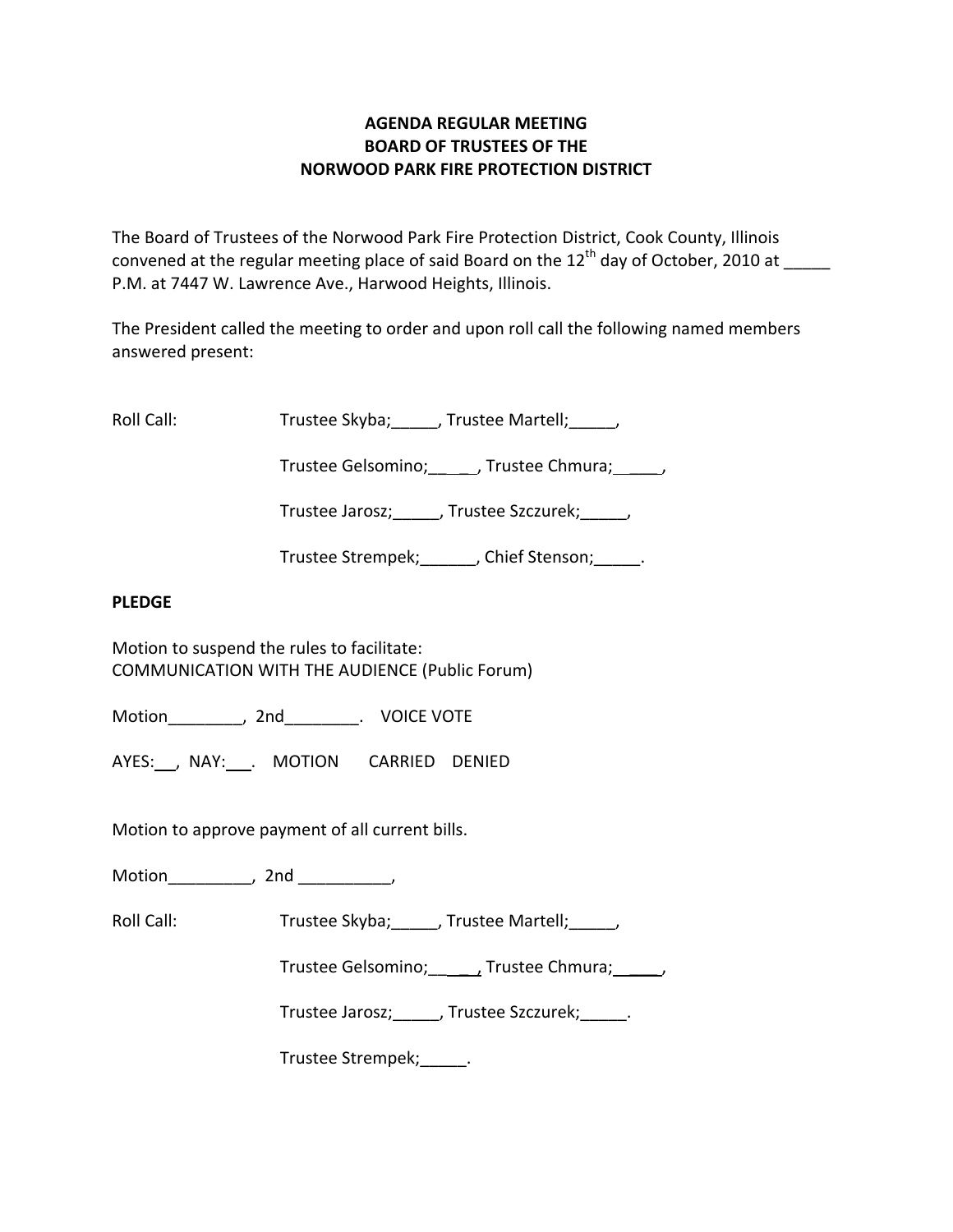Motion to approve the minutes of the Regular meeting held September  $14<sup>th</sup>$ , 2010.

Motion the motion of the motion of the motion of the motion of the motion of the motion of the motion of the m<br>Second motion of the motion of the motion of the motion of the motion of the motion of the motion of the motio<br>

Roll Call: Trustee Skyba; Trustee Martell;

Trustee Gelsomino; \_\_\_\_\_, Trustee Chmura; \_\_\_\_\_,

Trustee Jarosz;\_\_\_\_\_, Trustee Szczurek;\_\_\_\_\_,

Trustee Strempek; \_\_\_\_\_\_.

## **TREASURER'S REPORT:**

Motion to approve the Treasurer's report as presented from the Financial Statement for September 2010.

Motion\_\_\_\_\_\_\_\_\_, 2nd \_\_\_\_\_\_\_\_\_\_,

Roll Call: Trustee Skyba; \_\_\_\_, Trustee Martell; \_\_\_\_,

Trustee Gelsomino; \_\_\_\_\_\_, Trustee Chmura; \_\_\_\_\_\_,

Trustee Jarosz;\_\_\_\_\_, Trustee Szczurek;\_\_\_\_\_,

Trustee Strempek;\_\_\_\_\_\_.

## **Chief's Report:**

Motion to accept the Chief's Report for September 2010 as presented.

Motion\_\_\_\_\_\_\_\_, 2nd \_\_\_\_\_\_\_\_, VOICE VOTE

AYES;\_\_\_\_\_\_, NAY\_\_\_\_\_\_. MOTION CARRIED DENIED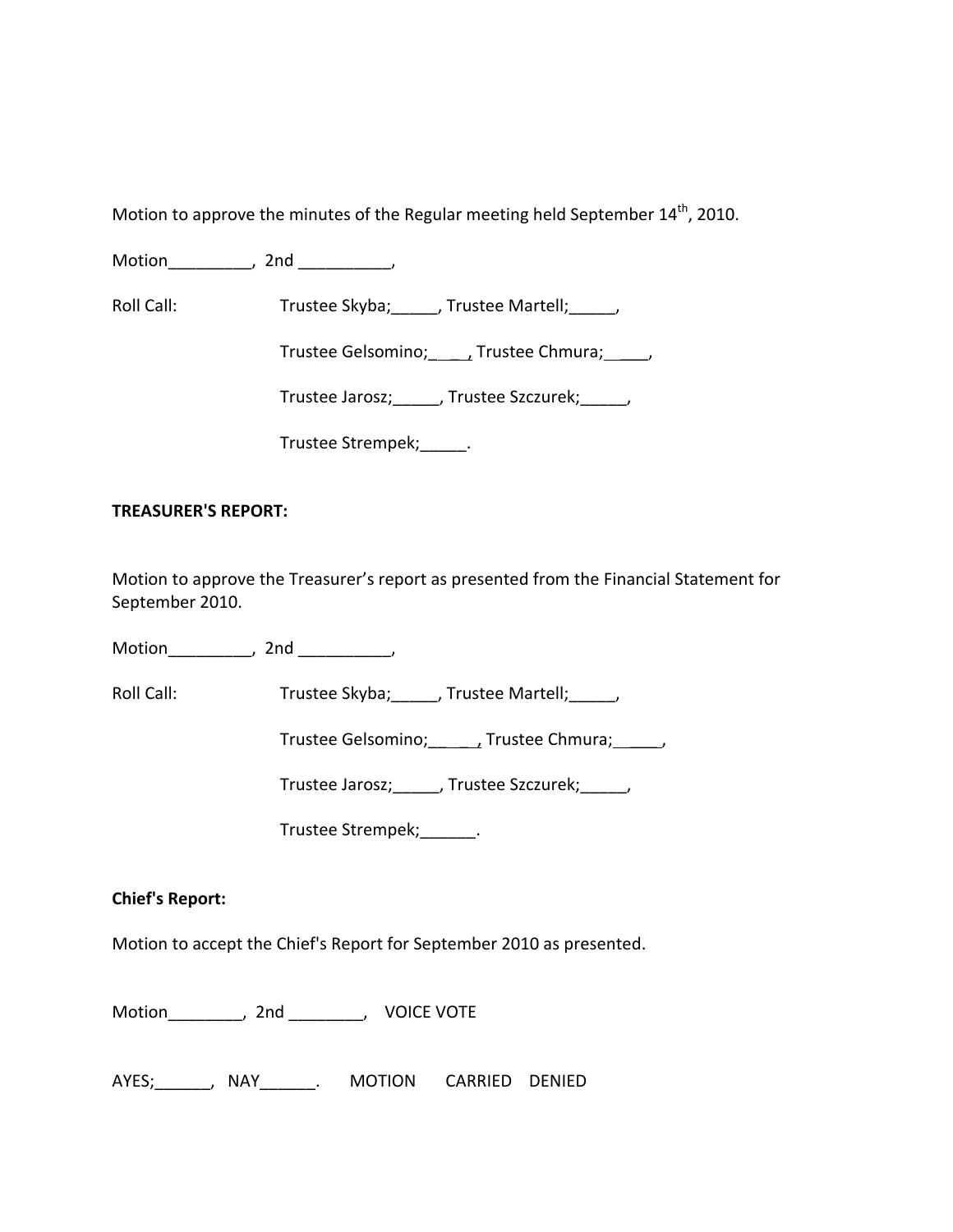**President's Report:**

#### **Committee Reports:**

Finance Committee‐ Chairman Trustee Chmura

Building and Equipment Committee‐ Chairman Trustee Gelsomino

Technology and PR Media Committee‐ Chairman Trustee Strempek

Policy Committee‐ Chairman Trustee Skyba

Pension Fund‐ Trustee Martell and Trustee Chmura

**Old Business:**

#### **New Business:**

Motion to approve the purchase of 4 lengths of 300 feet ½ inch color, Super Static rope at a cost of \$1,119.80 plus shipping and handling.

Motion\_\_\_\_\_\_\_\_\_, 2nd \_\_\_\_\_\_\_\_\_\_,

Roll Call: Trustee Skyba; Trustee Martell; Trustee Martell;

Trustee Gelsomino; \_\_\_\_\_\_, Trustee Chmura; \_\_\_\_\_,

Trustee Jarosz;\_\_\_\_\_, Trustee Szczurek;\_\_\_\_\_,

Trustee Strempek;\_\_\_\_\_.